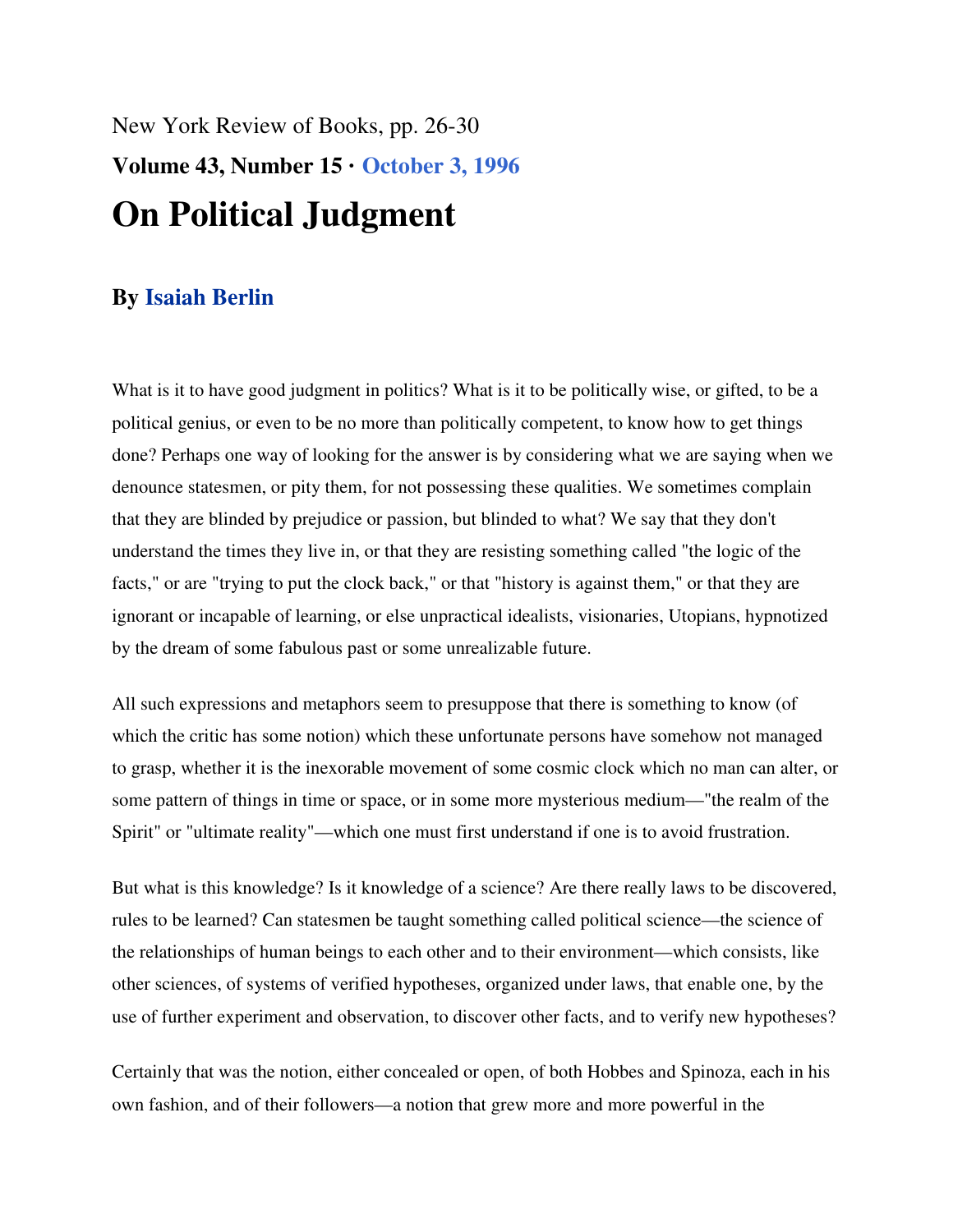eighteenth and nineteenth centuries, when the natural sciences acquired enormous prestige, and attempts were made to maintain that anything not capable of being reduced to a natural science could not properly be called knowledge at all. The more ambitious and extreme scientific determinists, such as Holbach, Helvétius, and La Mettrie, used to think that, given enough knowledge of universal human nature and of the laws of social behavior, and enough knowledge of the state of given human beings at a given time, one could scientifically calculate how these human beings, or at any rate large groups of them—entire societies or classes—would behave under some other given set of circumstances. It was argued, and this seemed reasonable enough at the time, that just as knowledge of mechanics was indispensable to engineers or architects or inventors, so knowledge of social mechanics was necessary for anyone—statesmen, for example—who wished to get large bodies of men to do this or that. For without it, what had they to rely on but casual impressions, half-remembered, unverified recollections, guesswork, mere rules of thumb, unscientific hypotheses? One must, no doubt, make do with these if one has no proper scientific method at one's disposal; but one should realize that this is no better than unorganized conjectures about nature made by primitive peoples, or by the inhabitants of Europe during the Dark Ages—grotesquely inadequate tools superseded by the earliest advances of true science. And there are those (in institutions of higher learning) who have thought this, and think this still, in our own times.

Less ambitious thinkers, influenced by the fathers of the life sciences at the turn of the eighteenth century, conceived of the science of society as being rather more like a kind of social anatomy. To be a good doctor it is necessary, but not sufficient, to know anatomical theory. For one must also know how to apply it to specific cases—to particular patients, suffering from particular forms of a particular disease. This cannot be wholly learned from books or professors, it requires considerable personal experience and natural aptitude. Nevertheless, neither experience nor natural gifts can ever be a complete substitute for knowledge of a developed science—pathology, say, or anatomy. To know only the theory might not be enough to enable one to heal the sick, but to be ignorant of it is fatal. By analogy with medicine, such faults as bad political judgment, lack of realism, Utopianism, attempts to arrest progress, and so on were duly conceived as deriving from ignorance or defiance of the laws of social development—laws of social biology (which conceives of society as an organism rather than a mechanism), or of the corresponding science of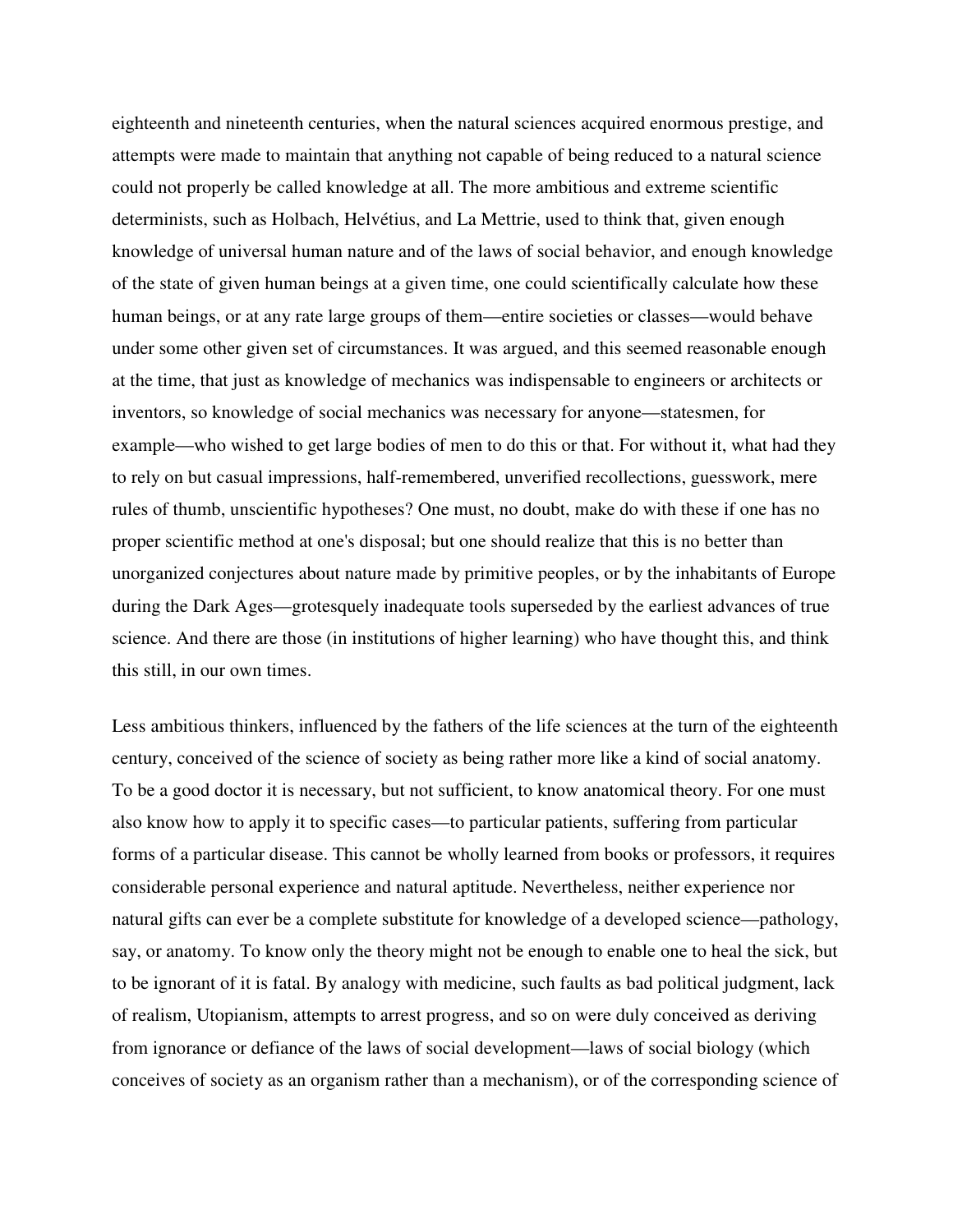politics.

The scientifically inclined philosophers of the eighteenth century believed passionately in just such laws, and tried to account for human behavior wholly in terms of the identifi-able effects of education, of natural environment, and of the calculable results of the play of appetites and passions. However, this approach turned out to explain so small a part of the actual behavior of human beings at times when it seemed most in need of explanation—during and after the Jacobin Terror—and failed so conspicuously to predict or analyze such major phenomena as the growth and violence of nationalism, the uniqueness of, and the conflicts between, various cultures, and the events leading to wars and revolutions, and displayed so little understanding of what may broadly be called spiritual or emotional life (whether of individuals or of whole peoples), and the unpredictable play of irrational factors, that new hypotheses inevitably entered the field, each claiming to overthrow all the others, and to be the last and definitive word on the subject.

Messianic preachers—prophets—such as Saint-Simon, Fourier, Comte, dogmatic thinkers such as Hegel, Marx, Spengler, historically-minded theological thinkers from Bossuet to Toynbee, the popularizers of Darwin, the adaptors of this or that dominant school of sociology or psychology—all have attempted to step into the breach caused by the failure of the eighteenthcentury philosophers to construct a proper, successful science of society. Each of these new nineteenth-century apostles laid some claim to exclusive possession of the truth. What they all have in common is the belief that there is one great universal pattern, and one unique method of apprehending it, knowledge of which would have saved statesmen many an error, and humanity many a hideous tragedy.

It was not exactly denied that such statesmen as Colbert, or Richelieu, or Washington, or Pitt, or Bismarck, seem to have done well enough without this knowledge, just as bridges had obviously been built before the principles of mechanics were discovered, and diseases had been cured by men who appeared to know no anatomy. It was admitted that much could be—and had been achieved by the inspired guesses of individual men of genius, and by their instinctive skills; but, so it was argued, particularly toward the end of the nineteenth century, there was no need to look to so precarious a source of light. The principles upon which these great men acted, even though they may not have known it, so some optimistic sociologists have maintained, can be extracted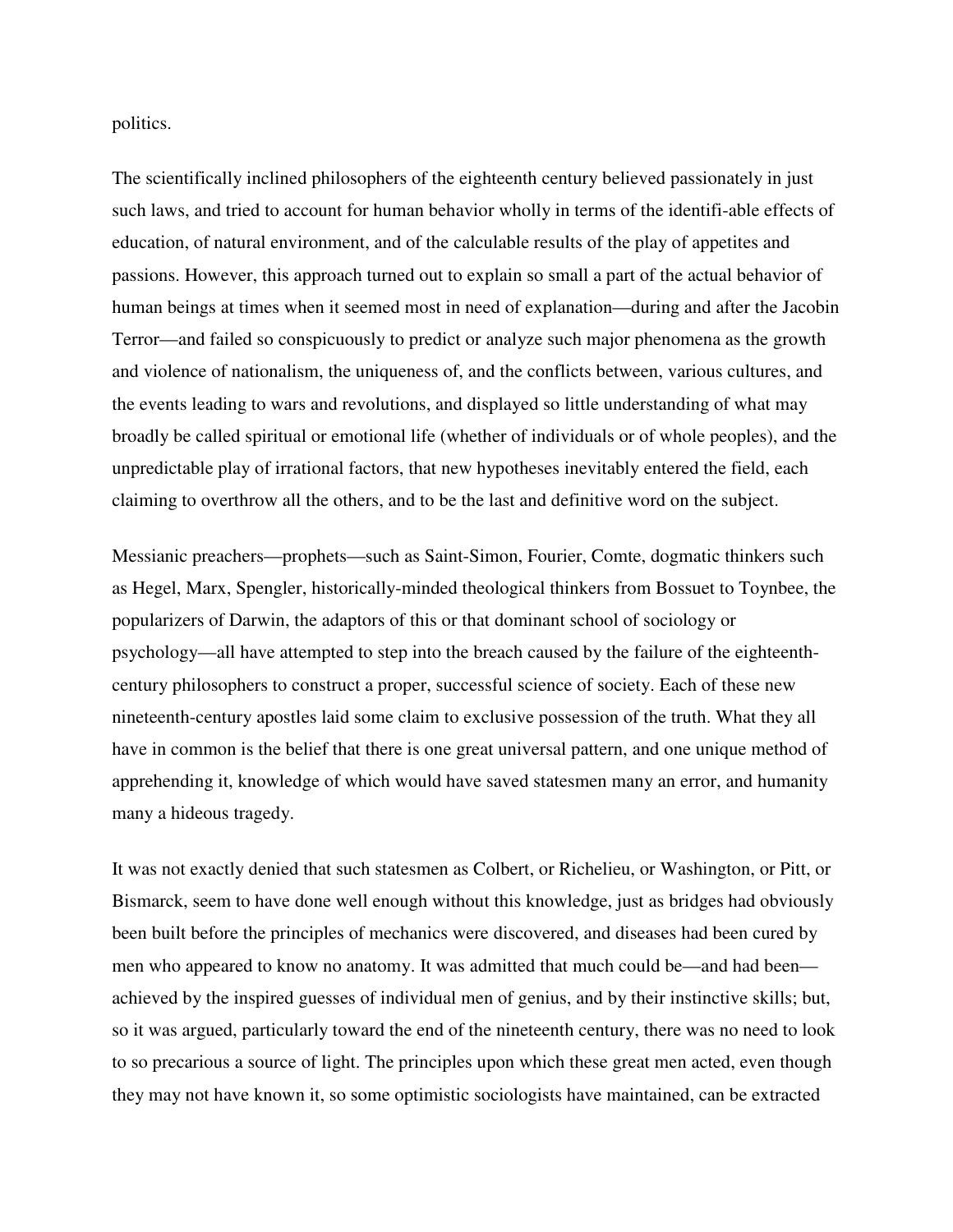and reduced to an accurate science, very much as the principles of biology or mechanics must once have been established.

According to this view, political judgment need never again be a matter of instinct and flair and sudden illuminations and strokes of unanalyzable genius; rather it should henceforth be built upon the foundations of indubitable knowledge. Opinions might differ about whether this new knowledge was empirical or a priori, whether it derived its authority from the methods of natural science or from metaphysics; but in either form it amounted to what Herbert Spencer called the sciences of social statics and social dynamics. Those who applied it were social engineers; the mysterious art of government was to be mysterious no longer: it could be taught, learned, applied; it was a matter of professional competence and specialization.

This thesis would be more plausible if the newly discovered laws did not, as a rule, turn out either to be ancient truisms—such as that most revolutions are followed by reaction (which amounts to not much more than the virtual tautology that most movements come to an end at some time, and are then followed by something else, often in some opposite direction)—or else to be constantly upset, and violently upset, by events, leaving the theoretical systems in ruins. Perhaps nobody did so much to undermine confidence in a dependable science of human relations as the great tyrants of our day—Lenin, Stalin, Hitler. If belief in the laws of history and "scientific socialism" really did help Lenin or Stalin, it helped them not so much as a form of knowledge, but in the way that a fanatical faith in almost any dogma can be of help to determined men, by justifying ruthless acts and suppressing doubts and scruples.

Between them, Stalin and Hitler left scarcely stone upon stone of the once splendid edifice of the inexorable laws of history. Hitler, after all, almost succeeded in his professed aim of undoing the results of the French Revolution. The Russian Revolution violently twisted the whole of Western society out of what, until that time, seemed to most observers a fairly orderly course—twisted it into an irregular movement, followed by a dramatic collapse, foretold as little by Marxist as by any other "scientific" prophets. It is easy enough to arrange the past in a symmetrical way— Voltaire's famous cynical epigram to the effect that history is so many tricks played upon the dead is not as superficial as it seems.[1] A true science, though, must be able not merely to rearrange the past but to predict the future. To classify facts, to order them in neat patterns, is not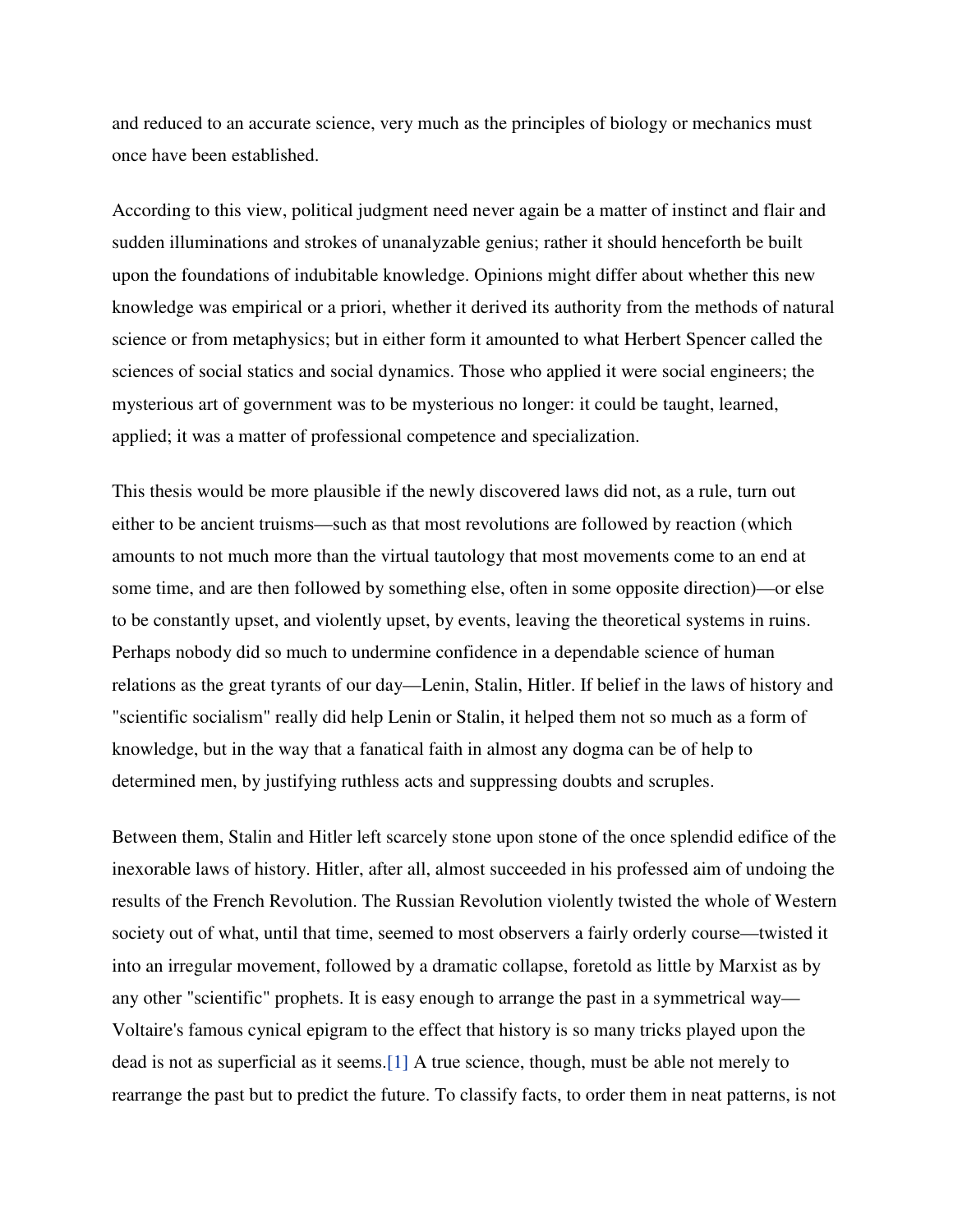quite yet a science.

We are told that the great earthquake that destroyed Lisbon in the mid-eighteenth century shook Voltaire's faith in inevitable human progress. Similarly the great destructive political upheavals of our own time have instilled terrible doubts about the feasibility of a reliable science of human behavior for the guidance of men of action—be they industrialists or social-welfare officers or statesmen. The subject evidently had to be re-examined afresh: the assumption that an exact science of social behavior was merely a matter of time and ingenuity no longer seemed quite so self-evident. What method should this science pursue? Clearly not deductive: there existed no accepted axioms from which the whole of human behavior could be deduced by means of agreed logical rules. Not even the most dogmatic theologian would claim as much as that. Inductive, then? Laws based on the survey of a large collection of empirical data? Or on hypotheticaldeductive methods not very easily applicable to the complexities of human affairs?

In theory, no doubt, such laws should have been discoverable, but in practice this looked less promising. If I am a statesman faced with an agonizing choice of possible courses of action in a critical situation, will I really find it useful—even if I can afford to wait that long for the answer—to employ a team of specialists in political science to assemble for me from past history all kinds of cases analogous to my situation, from which I or they must then abstract what these cases have in common, deriving from this exercise relevant laws of human behavior? The instances for such induction—or for the construction of hypotheses intended to systematize historical knowledge—would, because human experience is so various, not be numerous; and the dismissal even from these instances of all that is unique to each, and the retention only of that which is common, would produce a very thin, generalized residue, and one far too unspecific to be of much help in a practical dilemma.

Obviously what matters is to understand a particular situation in its full uniqueness, the particular men and events and dangers, the particular hopes and fears which are actively at work in a particular place at a particular time: in Paris in 1791, in Petrograd in 1917, in Budapest in 1956, in Prague in 1968, or in Moscow in 1991. We need not attend systematically to whatever it is that these have in common with other events and other situations, which may resemble them in some respects, but may happen to lack exactly that which makes all the difference at a particular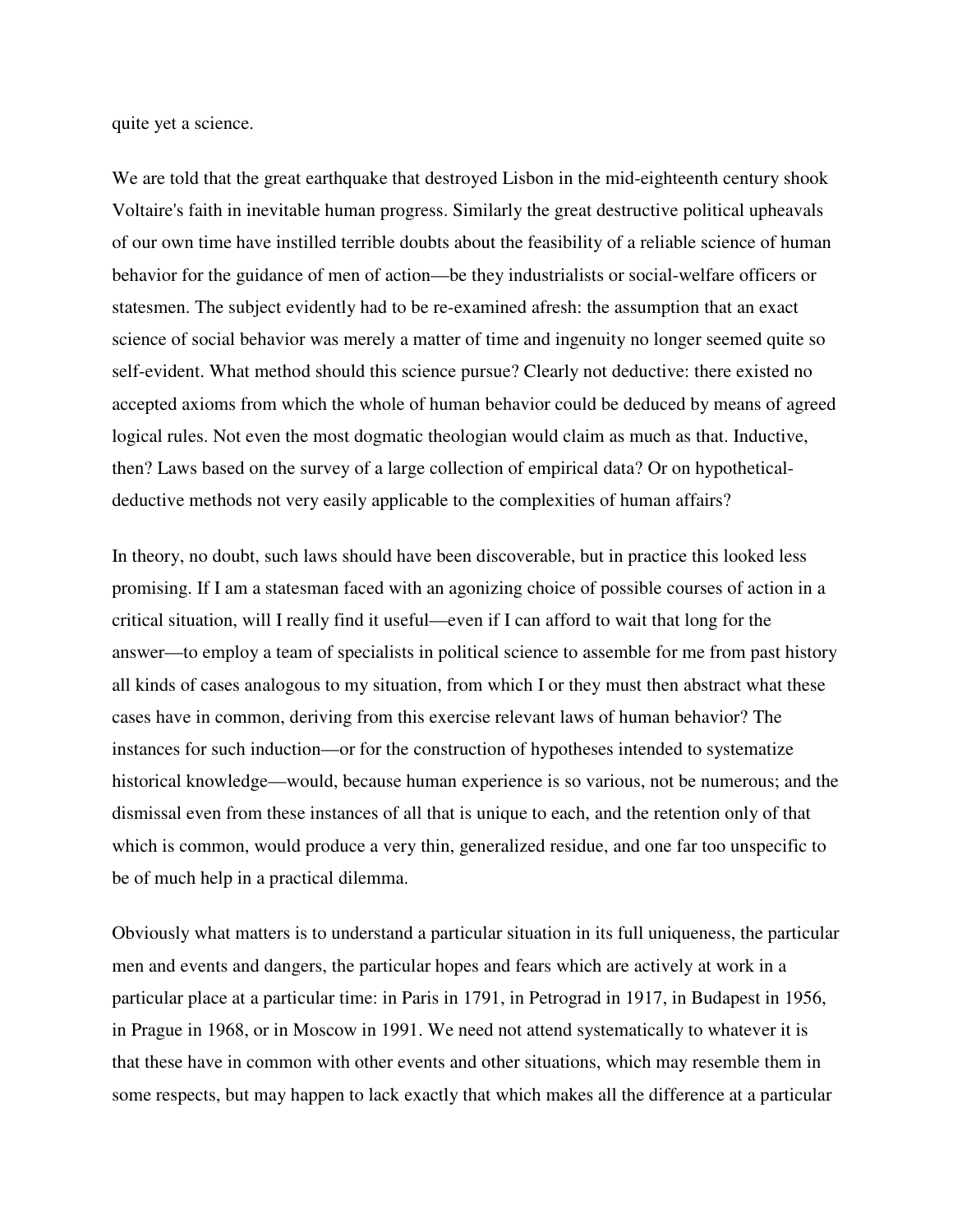moment, in a particular place. If I am driving a car in desperate haste, and come to a ricketylooking bridge, and must make up my mind whether it will bear my weight, some knowledge of the principles of engineering would no doubt be useful. But even so I can scarcely afford to stop to survey and calculate. To be useful to me in a crisis such knowledge must have given rise to a semi-instinctive skill—like the ability to read without simultaneous awareness of the rules of the language.

Still, in engineering some laws can, after all, be formulated, even though I do not need to keep them constantly in mind. In the realm of political action, laws are far and few indeed: skills are everything. What makes statesmen, like drivers of cars, successful is that they do not think in general terms—that is, they do not primarily ask themselves in what respect a given situation is like or unlike other situations in the long course of human history (which is what historical sociologists, or theologians in historical clothing, such as Vico or Toynbee, are fond of doing). Their merit is that they grasp the unique combination of characteristics that constitute this particular situation—this and no other. What they are said to be able to do is to understand the character of a particular movement, of a particular individual, of a unique state of affairs, of a unique atmosphere, of some particular combination of economic, political, personal factors; and we do not readily suppose that this capacity can literally be taught.

We speak of, say, an exceptional sensitiveness to certain kinds of fact; we resort to metaphors. We speak of some people as possessing antennae, as it were, that communicate to them the specific contours and texture of a particular political or social situation. We speak of the possession of a good political eye, or nose, or ear, of a political sense which love or ambition or hate may bring into play, of a sense that crisis and danger sharpen (or alternatively blunt), to which experience is crucial, a particular gift, possibly not altogether unlike that of artists or creative writers. We mean nothing occult or metaphysical; we do not mean a magic eye able to penetrate into something that ordinary minds cannot apprehend; we mean something perfectly ordinary, empirical, and quasi-aesthetic in the way that it works.

The gift we mean entails, above all, a capacity for integrating a vast amalgam of constantly changing, multicolored, evanescent, perpetually overlapping data, too many, too swift, too intermingled to be caught and pinned down and labeled like so many individual butterflies. To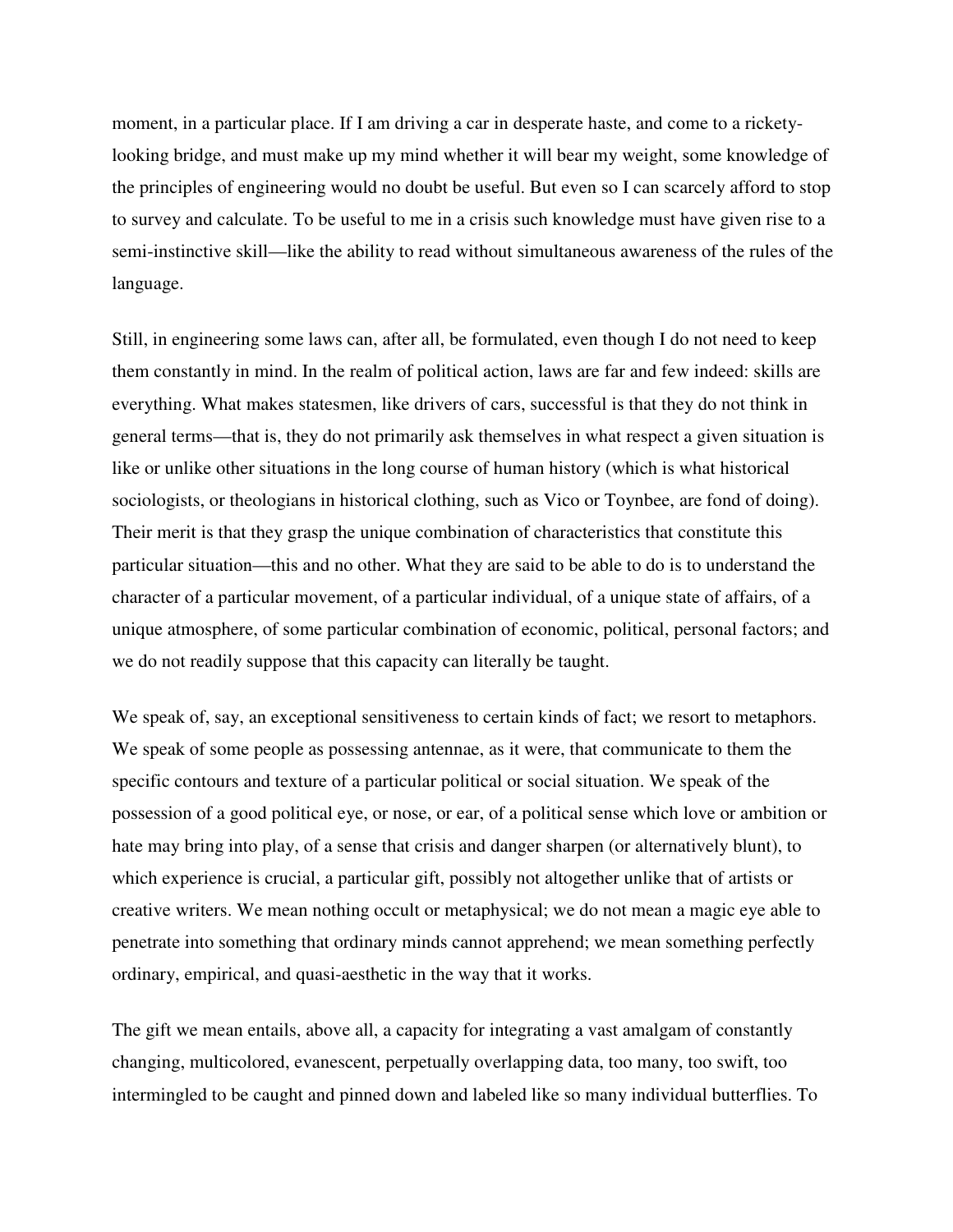integrate in this sense is to see the data (those identified by scientific knowledge as well as by direct perception) as elements in a single pattern, with their implications, to see them as symptoms of past and future possibilities, to see them pragmatically—that is, in terms of what you or others can or will do to them, and what they can or will do to others or to you. To seize a situation in this sense one needs to see, to be given a kind of direct, almost sensuous contact with the relevant data, and not merely to recognize their general characteristics, to classify them or reason about them, or analyze them, or reach conclusions and formulate theories about them.

To be able to do this well seems to me to be a gift akin to that of some novelists, that which makes such writers as, for example, Tolstoy or Proust convey a sense of direct acquaintance with the texture of life; not just the sense of a chaotic flow of experience, but a highly developed discrimination of what matters from the rest, whether from the point of view of the writer or that of the characters he describes. Above all this is an acute sense of what fits with what, what springs from what, what leads to what; how things seem to vary to different observers, what the effect of such experience upon them may be; what the result is likely to be in a concrete situation of the interplay of human beings and impersonal forces—geographical or biological or psychological or whatever they may be. It is a sense for what is qualitative rather than quantitative, for what is specific rather than general; it is a species of direct acquaintance, as distinct from a capacity for description or calculation or inference; it is what is variously called natural wisdom, imaginative understanding, insight, perceptiveness, and, more misleadingly, intuition (which dangerously suggests some almost magical faculty), as opposed to the very different virtues—very great as these are—of theoretical knowledge or learning, erudition, powers of reasoning and generalization, and intellectual genius.

The quality I am attempting to describe is that special understanding of public life (or for that matter private life) which successful statesmen have, whether they are wicked or virtuous—that which Bismarck had (surely a conspicuous example, in the last century, of a politician endowed with considerable political judgment), or Talleyrand or Franklin Roosevelt, or, for that matter, men such as Cavour or Disraeli, Gladstone or Atatürk, in common with the great psychological novelists, something which is conspicuously lacking in men of more purely theoretical genius such as Newton or Einstein or Russell, or even Freud. This is true even of Lenin, despite the huge weight of theory by which he burdened himself.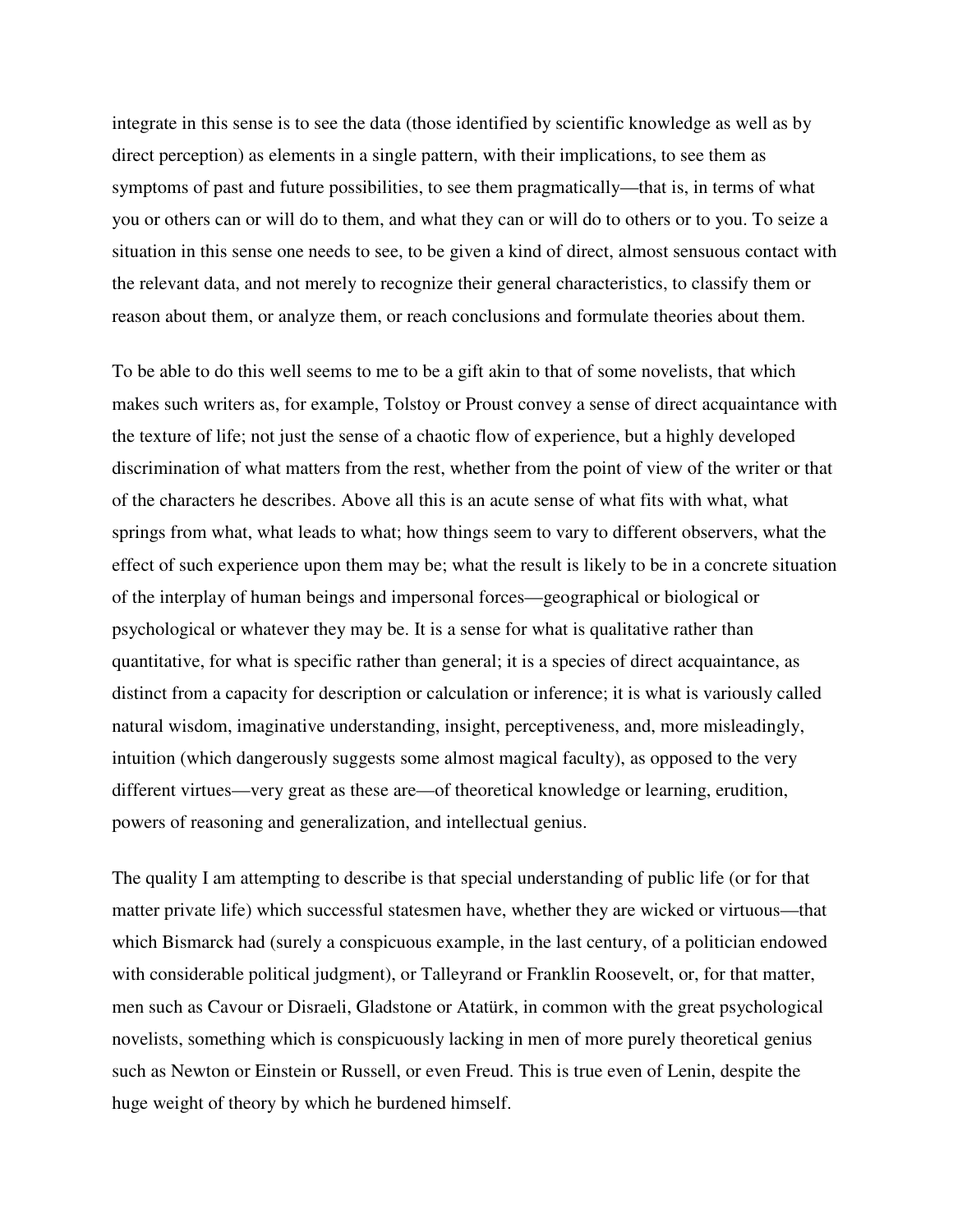What are we to call this kind of capacity? Practical wisdom, practical reason, perhaps, a sense of what will "work," and what will not. It is a capacity, in the first place, for synthesis rather than analysis, for knowledge in the sense in which trainers know their animals, or parents their children, or conductors their orchestras, as opposed to that in which chemists know the contents of their test tubes, or mathematicians know the rules that their symbols obey. Those who lack this, whatever other qualities they may possess, no matter how clever, learned, imaginative, kind, noble, attractive, gifted in other ways they may be, are correctly regarded as politically inept—in the sense in which Joseph II of Austria was inept (and he was certainly a morally better man than, say, his contemporaries Frederick the Great and the Empress Catherine II of Russia, who were far more successful in attaining their ends, and far more benevolently disposed toward mankind) or in which the Puritans, or James II, or Robespierre (or, for that matter, Hitler or even Lenin in the end) proved to be inept at realizing at least their positive ends.

What is it that the Emperor Augustus or Bismarck knew and the Emperor Claudius or Joseph II did not? Very probably the Emperor Joseph was intellectually more distinguished and far better read than Bismarck, and Claudius may have known many more facts than Augustus. But Bismarck (or Augustus) had the power of integrating or synthesizing the fleeting, broken, infinitely various wisps and fragments that make up life at any level, just as every human being, to some extent, must integrate them (if he is to survive at all), without stopping to analyze how he does what he does, and whether there is a theoretical justification for his activity. Everyone must do it, but Bismarck did it over a much larger field, against a wider horizon of possible courses of action, with far greater power—to a degree, in fact, which is quite correctly described as that of genius. Moreover, the bits and pieces which require to be integrated—that is, seen as fitting with other bits and pieces, and not compatible with yet others, in the way in which, in fact, they do fit and fail to fit in reality—these basic ingredients of life are in a sense too familiar, we are too much with them, they are too close to us, they form the texture of the semiconscious and unconscious levels of our life, and for that reason they tend to resist tidy classification.

Of course, whatever can be isolated, looked at, inspected, should be. We need not be obscurantist. I do not wish to say or hint, as some romantic thinkers have, that something is lost in the very act of investigating, analyzing, and bringing to light, that there is some virtue in darkness as such, that the most important things are too deep for words, and should be left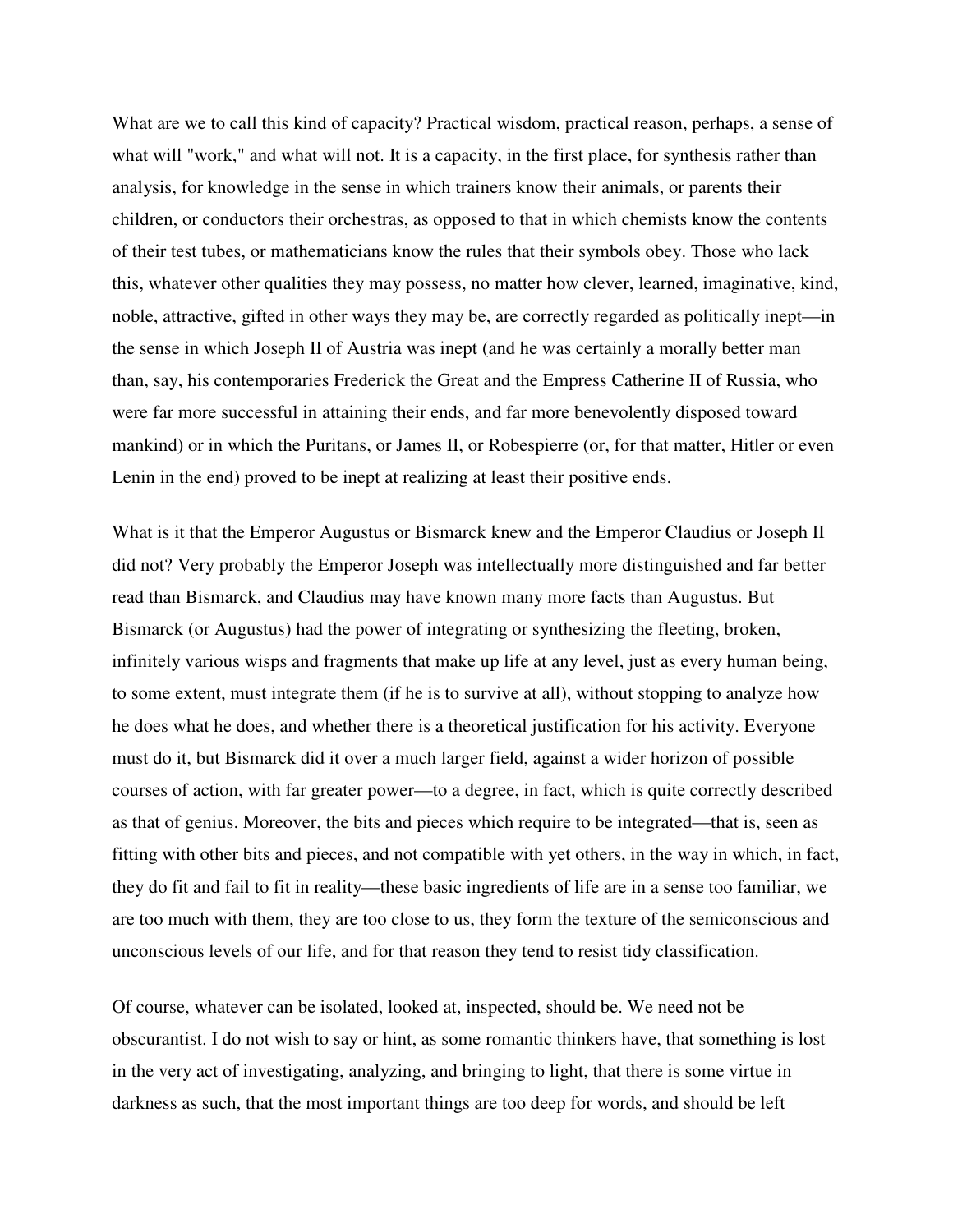untouched, that it is somehow blasphemous to enunciate them.[2] This I believe to be a false and on the whole deleterious doctrine. Whatever can be illuminated, made articulate, incorporated in a proper science, should of course be so. "We murder to dissect," wrote Wordsworth[3]—at times we do; at other times dissection reveals truths. There are vast regions of reality which only scientific methods, hypotheses, established truths, can reveal, account for, explain, and indeed control. What science can achieve must be welcomed. In historical studies, in classical scholarship, in archaeology, linguistics, demography, the study of collective behavior, in many other fields of human life and endeavor, scientific methods can give indispensable information.

I do not hold with those who maintain that natural science, and the technology based upon it, somehow distorts our vision, and prevents us from direct contact with reality—"being"—which pre-Socratic Greeks or medieval Europeans saw face to face. This seems to me an absurd nostalgic delusion. My argument is only that not everything, in practice, can be—indeed that a great deal cannot be—grasped by the sciences. For, as Tolstoy taught us long ago, the particles are too minute, too heterogeneous, succeed each other too rapidly, occur in combinations of too great a complexity, are too much part and parcel of what we are and do, to be capable of submitting to the required degree of abstraction, that minimum of generalization and formalization—idealization—which any science must exact. After all, Frederick of Prussia and Catherine the Great founded scientific academies (which are still famous and important) with the help of French and Swiss scientists—but did not seek to learn from them how to govern. And although the father of sociology, the eminent Auguste Comte himself, certainly knew a great many more facts and laws than any politician, his theories are today nothing but a sad, huge, oddly-shaped fossil in the stream of knowledge, a kind of curiosity in a museum, whereas Bismarck's political gifts—if I may return to this far from admirable man, because he is perhaps the most effective of all nineteenth-century statesmen—are, alas, only too familiar among us still. There is no natural science of politics any more than a natural science of ethics. Natural science cannot answer all questions.

All I am concerned to deny, or at least to doubt, is the truth of Freud's dictum that while science cannot explain everything, nothing else can do so. Bismarck understood something which, let us say, Darwin or James Clerk Maxwell did not need to understand, something about the public medium in which he acted, and he understood it as sculptors understand stone or clay;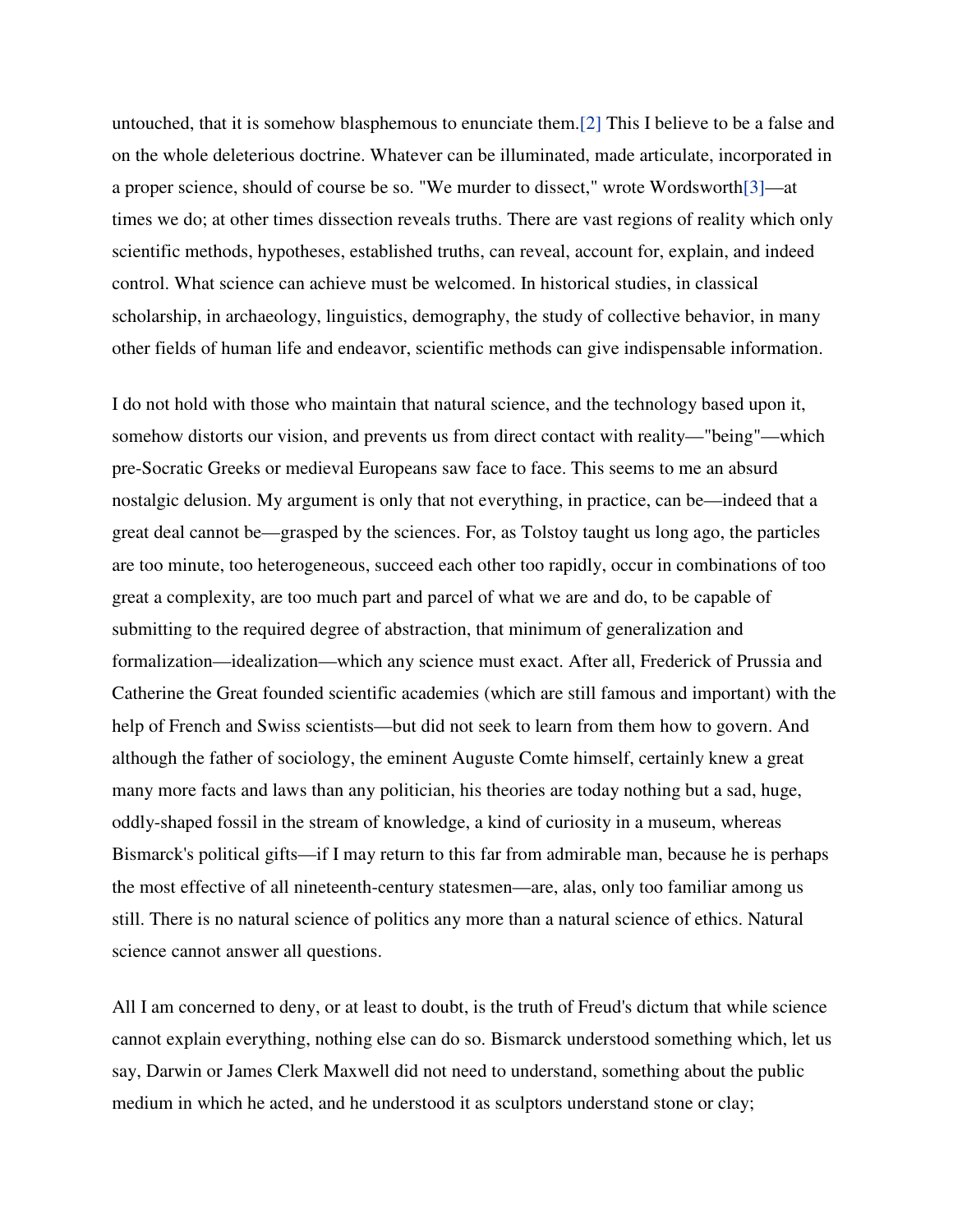understood, that is, in this particular case, the potential reactions of relevant bodies of Germans or Frenchmen or Italians or Russians, and understood this without, so far as we know, any conscious inference or careful regard to the laws of history, or laws of any kind, and without recourse to any other specific key or nostrum—not those recommended by Maistre, or Hegel or Nietzsche or Bergson or some of their modern irrationalist successors, any more than those of their enemies, the friends of science. He was successful because he had the particular gift of using his experience and observation to guess successfully how things would turn out.

Scientists, at least *qua* scientists, do not need this talent. Indeed their training often makes them peculiarly unfit in this respect. Those who are scientifically trained often seem to hold Utopian political views precisely because of a belief that methods or models which work well in their particular fields will apply to the entire sphere of human action, or if not this particular method or this particular model, then some other method, some other model of a more or less similar kind. If natural scientists are at times naive in politics, this may be due to the influence of an insensibly made, but nevertheless misleading, identification of what works in the formal and deductive disciplines, or in laboratories, with what works in the organization of human life.

I repeat: to deny that laboratories or scientific models offer something—sometimes a great deal—of value for social organization or political action is sheer obscurantism; but to maintain that they have more to teach us than any other form of experience is an equally blind form of doctrinaire fanaticism which has sometimes led to the torture of innocent men by pseudoscientific monomaniacs in pursuit of the millennium. When we say of the men of 1789 in France, or of 1917 in Russia, that they were too doctrinaire, that they relied too much on theories whether eighteenth-century theories such as Rousseau's, or nineteenth-century theories such as Marx's—we do not mean that although these particular theories were indeed defective, better ones could in principle be discovered, and that these better theories really would at last do the job of making men happy and free and wise, so that they would not need, any longer, to depend so desperately on the improvisations of gifted leaders, leaders who are so few and far between, and so liable to megalomania and terrible mistakes.

What we mean is the opposite: that theories, in this sense, are not appropriate as such in these situations. It is as if we were to look for a theory of tea-tasting, a science of architecture. The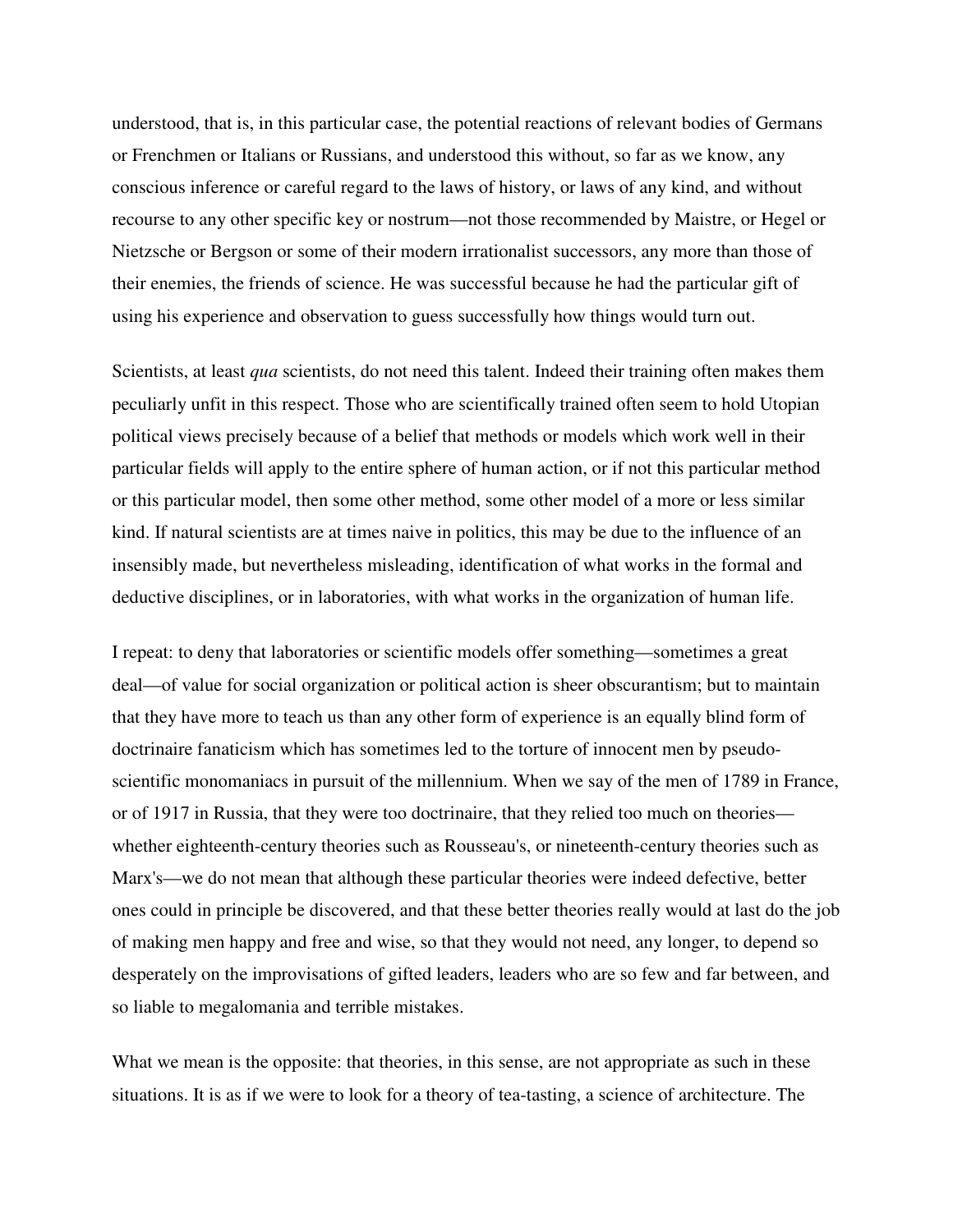factors to be evaluated are in these cases too many, and it is on skill in integrating them, in the sense I have described, that everything depends, whatever may be our creed or our purpose whether we are utilitarians or liberals, communists or mystical theocrats, or those who have lost their way in some dark Heideggerian forest. Sciences, theories no doubt do sometimes help, but they cannot be even a partial substitute for a perceptual gift, for a capacity for taking in the total pattern of a human situation, of the way in which things hang together—a talent to which, the finer, the more uncannily acute it is, the power of abstraction and analysis seems alien, if not positively hostile.

A scientifically trained observer can of course always analyze a particular social abuse, or suggest a particular remedy, but he can do little, as a scientist, to predict what general effects the application of a given remedy or the elimination of a given source of misery or injustice is going to have on other—especially on remote—parts of our total social system. We begin by trying to alter what we can see, but the tremors which our action starts sometimes run through the entire depth of our society; levels to which we pay no conscious attention are stirred, and all kinds of unintended results ensue. It is semi-instinctive knowledge of these lower depths, knowledge of the intricate connections between the upper surface and other, remoter layers of social or individual life (which Burke was perhaps the first to emphasize, if only to turn his perception to his own traditionalist purposes), that is an indispensable ingredient of good political judgment.

We rightly fear those bold reformers who are too obsessed by their vision to pay attention to the medium in which they work, and who ignore imponderables—John of Leiden, the Puritans, Robespierre, Lenin, Hitler, Stalin. For there is a literal sense in which they know not what they do (and do not care either). And we are rightly apt to put more trust in the equally bold empiricists, Henry IV of France, Peter the Great, Frederick of Prussia, Napoleon, Cavour, Lincoln, Lloyd George, Masaryk, Franklin Roosevelt (if we are on their side at all), because we see that they understand their material. Is this not what is meant by political genius? Or genius in other provinces of human activity? This is not a contrast between conservatism and radicalism, or between caution and audacity, but between types of gift. As there are differences of gifts, so there are different types of folly. Two of these types are in direct contradiction, and in a curious and paradoxical fashion.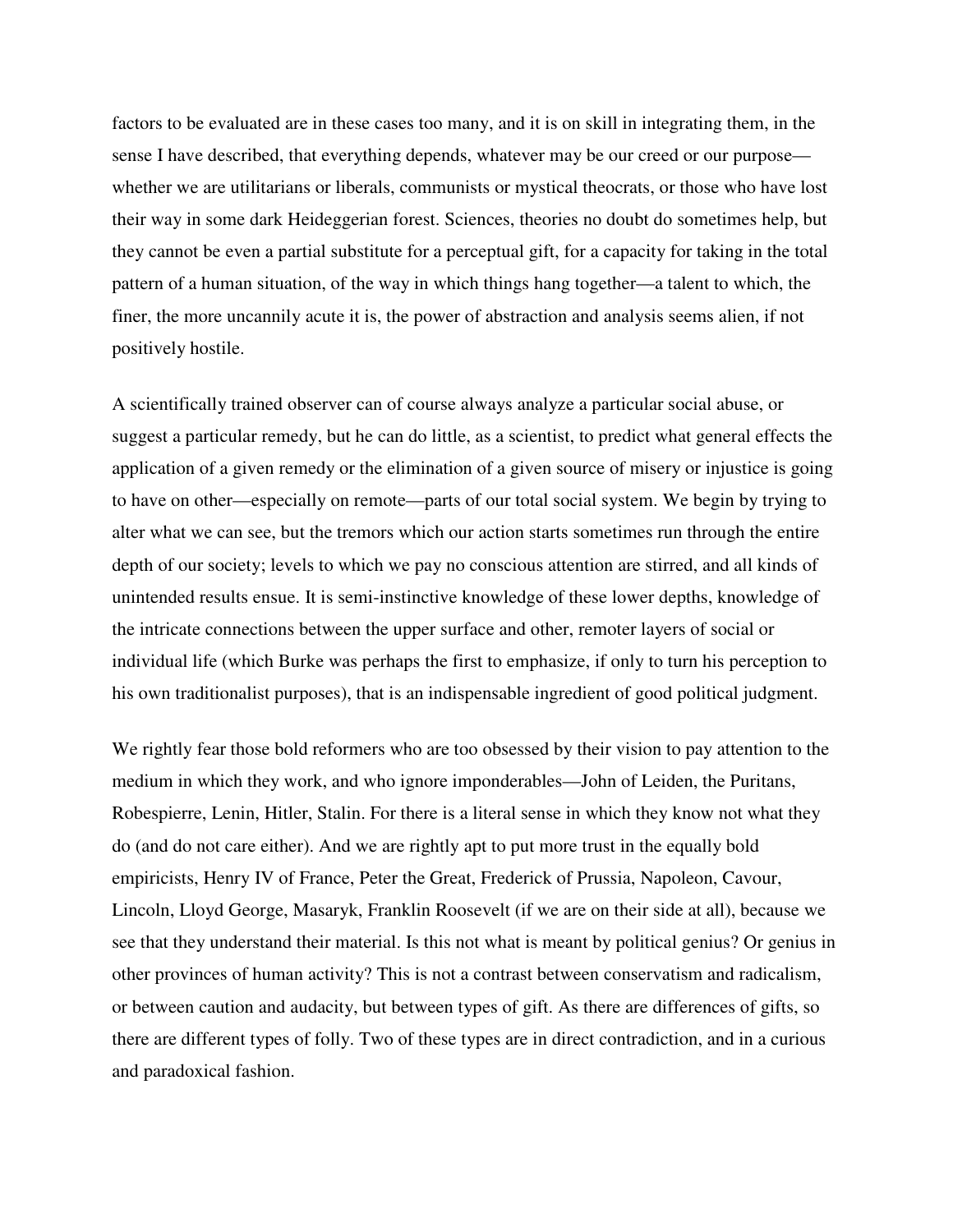The paradox is this: in the realm presided over by the natural sciences, certain laws and principles are recognized as having been established by proper methods—that is, methods recognized as reliable by scientific specialists. Those who deny or defy these laws or methods people, say, who believe in a flat earth, or do not believe in gravitation—are quite rightly regarded as cranks or lunatics. But in ordinary life, and perhaps in some of the humanities studies such as history, or philosophy, or law (which differ from the sciences if only because they do not seem to establish—or even want to establish—wider and wider generalizations about the world)—those are Utopian who place excessive faith in laws and methods derived from alien fields, mostly from the natural sciences, and apply them with great confidence and somewhat mechanically.

The arts of life—not least of politics—as well as some among the humane studies turn out to possess their own special methods and techniques, their own criteria of success and failure. Utopianism, lack of realism, bad judgment here consist not in failing to apply the methods of natural science, but, on the contrary, in over-applying them. Here failure comes from resisting that which works best in each field, from ignoring or opposing it either in favor of some systematic method or principle claiming universal validity—say the methods of natural science (as Comte did), or of historical theology or social development (as Marx did)—or else from a wish to defy all principles, all methods as such, from simply advocating trust in a lucky star or personal inspiration: that is, mere irrationalism.

To be rational in any sphere, to display good judgment in it, is to apply those methods which have turned out to work best in it. What is rational in a scientist is therefore often Utopian in a historian or a politician (that is, it systematically fails to obtain the desired result), and vice versa. This pragmatic platitude entails consequences that not everyone is ready to accept. Should statesmen be scientific? Should scientists be put in authority, as Plato or Saint-Simon or H.G. Wells wanted? Equally, we might ask, should gardeners be scientific, should cooks? Botany helps gardeners, laws of dietetics may help cooks, but excessive reliance on these sciences will lead them—and their clients—to their doom. The excellence of cooks and gardeners still depends today most largely upon their artistic endowment and, like that of politicians, on their capacity to improvise. Most of the suspicion of intellectuals in politics springs from the belief, not entirely false, that, owing to a strong desire to see life in some simple, symmetrical fashion, they put too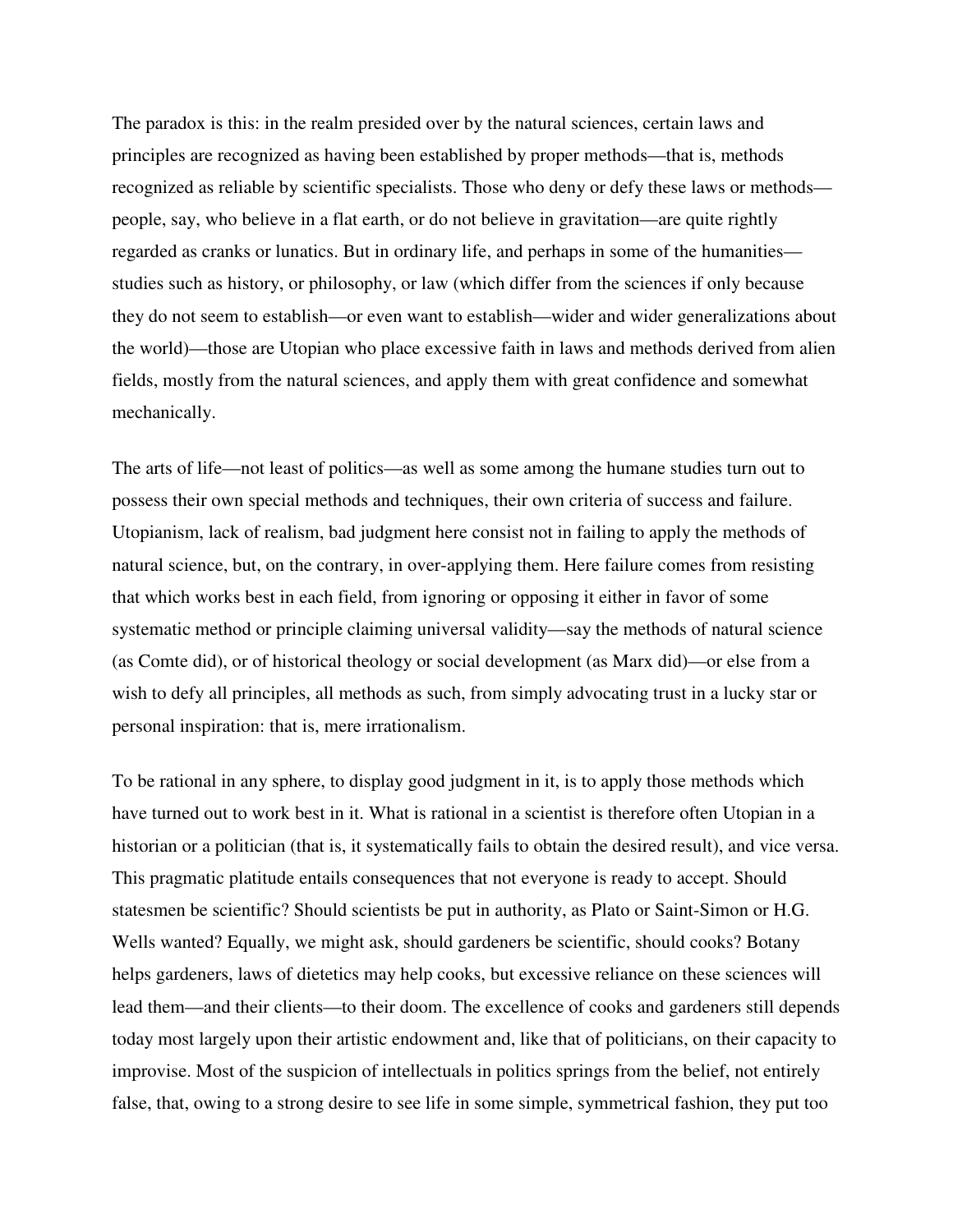much faith in the beneficent results of applying directly to life conclusions obtained by operations in some theoretical sphere. And the corollary of this over-reliance on theory, a corollary alas too often corroborated by experience, is that if the facts—that is, the behavior of living human beings—are recalcitrant to such experiment, the experimenter becomes annoyed, and tries to alter the facts to fit the theory, which, in practice, means a kind of vivisection of societies until they become what the theory originally declared that the experiment should have caused them to be. The theory is "saved," indeed, but at too high a cost in useless human suffering; yet since it is applied in the first place, ostensibly at least, to save men from the hardships which, it is alleged, more haphazard methods would bring about, the result is selfdefeating. So long as there is no science of politics in sight, attempts to substitute counterfeit science for individual judgment not only lead to failure, and, at times, major disasters, but also discredit the real sciences, and undermine faith in human reason.

The passionate advocacy of unattainable ideals may, even if it is Utopian, break open the barriers of blind tradition and transform the values of human beings, but the advocacy of pseudoscientific or other kinds of falsely certified means—methods of the sort advertised by metaphysical or other kinds of bogus prospectuses—can only do harm. There is a story—I don't know how true—that when the Prime Minister Lord Salisbury was one day asked on what principle he decided whether to go to war, he replied that, in order to decide whether or not to take an umbrella, he looked at the sky. Perhaps this goes too far. If a reliable science of political weather-forecasting existed, this would, no doubt, be condemned as too subjective a procedure. But, for reasons which I have tried to give, such a science, even if it is not impossible in principle, is still very far to seek. And to act as if it already existed, or was merely round the corner, is an appalling and gratuitous handicap to all political movements, whatever their principles and whatever their purposes—from the most reactionary to the most violently revolutionary—and leads to avoidable suffering.

To demand or preach mechanical precision, even in principle, in a field incapable of it is to be blind and to mislead others. Moreover, there is always the part played by pure luck—which, mysteriously enough, men of good judgment seem to enjoy rather more often than others. This, too, is perhaps worth pondering.